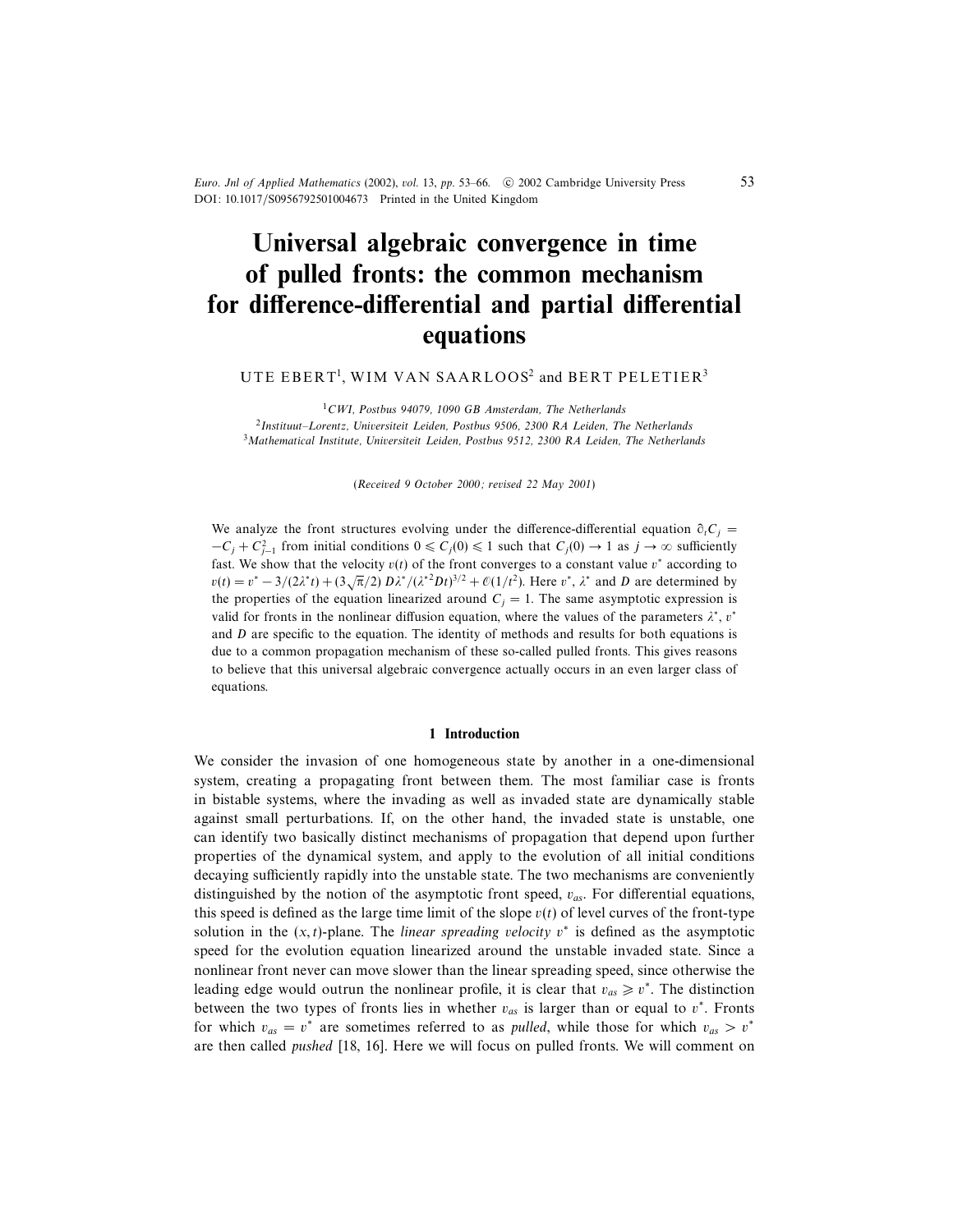extensions of our difference-differential equation to the pushed regime in the concluding section.

Although these ideas are often phrased in different languages within different communities, they are all illustrated by the properties of solutions of the celebrated nonlinear diffusion equation

$$
\partial_t \phi = \partial_x^2 \phi + f(\phi), \qquad f(\phi) = \phi - \phi^3,\tag{1.1}
$$

which goes back to the work of Fisher [8] and Kolmogoroff et al. [13]. It is well known [8, 13, 2] that sufficiently rapidly decaying initial conditions  $\phi(x, 0)$ , such that  $\lim_{x\to\infty} \phi(x,0) e^x = 0$  lead to fronts with  $v_{as} = v^* = 2$ , so that fronts are indeed *pulled*.

It is the main purpose of this paper to highlight the fact that the general mechanism underlying the formation of pulled fronts extends far beyond the simple statement  $v_{as} = v^*$ , and is shared by a large variety of dynamical systems. In particular, we focus on the universality of the convergence towards the asymptotic front speed and shape, caused by the general dynamical mechanism of pulled front propagation.

We illustrate this observation by considering front propagation in which a stable state invades an unstable state in a differential-difference equation. The equation concerned arises in kinetic theory [24], and is given by

$$
dC_j(t)/dt = -C_j(t) + C_{j-1}^2(t).
$$
\n(1.2)

We stress that, although  $(1.2)$  might resemble  $(1.1)$  at first sight, the two equations describe very different types of dynamics. This is illustrated by the fact that the change of  $C_j$  depends, according to (1.2), only on  $C_j$  itself, and the variable  $C_{j-1}$  to the immediate left of it, while the nonlinear diffusion equation  $(1.1)$  is reflection symmetric in x. The origin of this asymmetric dynamics is best made clear by summarizing the derivation of (1.2) from kinetic theory.

The context is a clock model for a dilute gas of  $N$  particles with short range interactions, in which every particle carries a clock with a discrete time  $k \in \mathbb{Z}$  which is advanced at every collision [24]. This happens according to the following rule: when two particles collide, they both reset their respective clock values, say k and  $\ell$ , to either  $k + 1$  or  $\ell + 1$ , whichever is the largest. Thus, if we denote the number of particles with clock value  $k$  by  $N_k$ , we obtain the following dynamical equation:

$$
\frac{dN_k}{dt} = -\sum_{\ell=-\infty,\ \ell\neq k}^{\infty} R_{k,\ell} - 2R_{k,k} + 2\sum_{\ell=-\infty}^{k-1} R_{k-1,\ell},\tag{1.3}
$$

where  $R_{k,\ell}$  denotes the rate by which collisions occur between particles with clock values k and  $\ell$ . We assume this rate to be proportional to  $N_k N_\ell / N^2$  when  $k \neq \ell$  and to  $N_k^2 / (2N^2)$ when two particles with equal clock value  $k$  collide (the fact that these rates are written as products of the variables  $N_k$  amounts to a mean field approximation in the original kinetic model). Then, writing  $f_k = N_k/N$ , using  $f_\infty = 1$  and scaling the time appropriately, results in

$$
\frac{df_k}{dt} = -f_k + f_{k-1}^2 + 2f_{k-1}C_{k-2},
$$
  
=  $-f_k + C_{k-1}^2 - C_{k-2}^2,$  (1.4)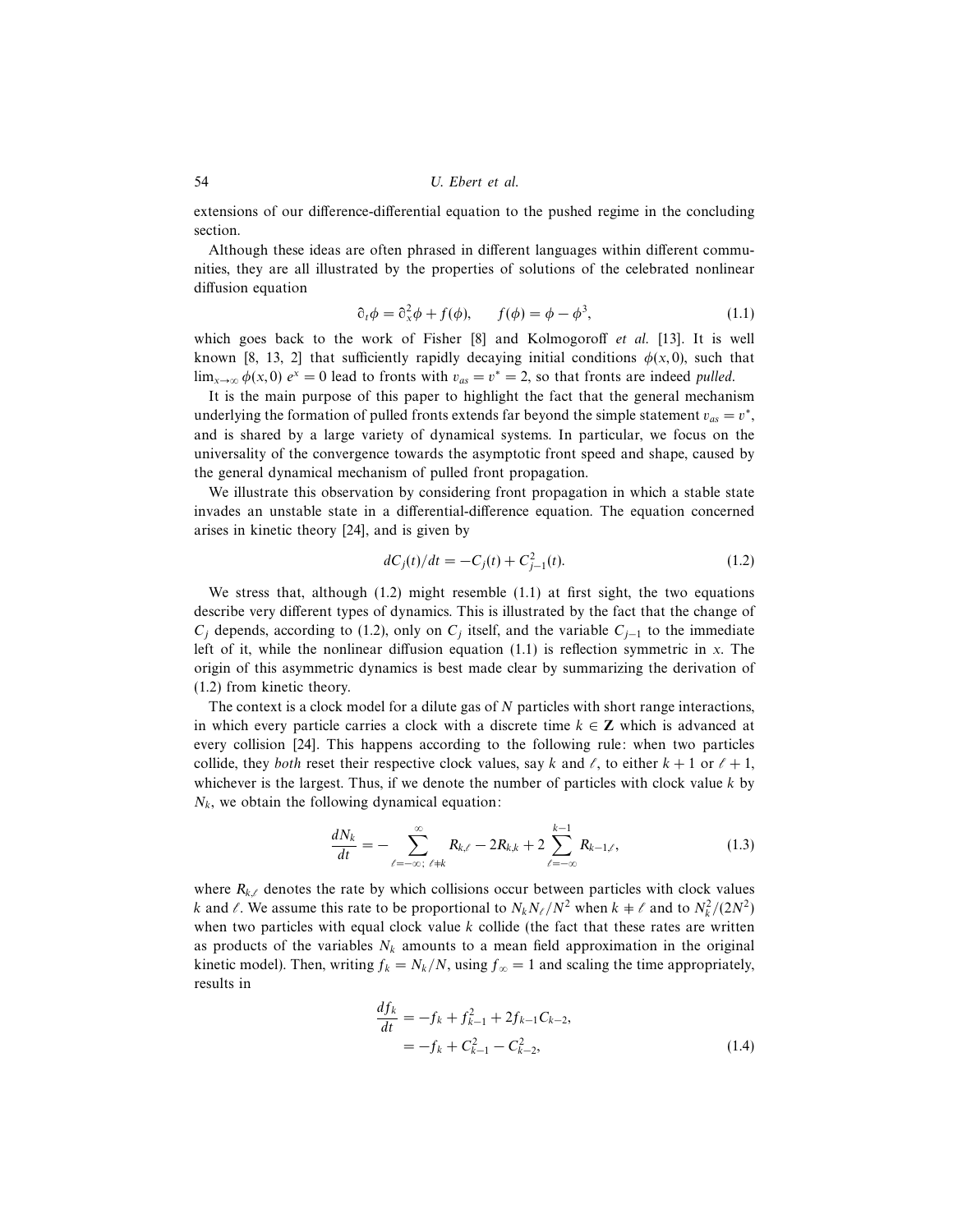where we have set

$$
C_k = \sum_{\ell=-\infty}^k f_\ell. \tag{1.5}
$$

Adding the equations for  $f_\ell$  for all values of  $\ell \leq k$  then yields equation (1.2).

Equation (1.2) has two constant solutions:  $C_j = 0$  and  $C_j = 1$ . The first one is stable and describes the state where all clocks are set to a value larger than  $j$ ; the second one is unstable and corresponds to the case where all clocks are set to values less than j. As time proceeds, all clock values are continuously increased, and hence in the context of this model it is natural to consider the invasion of the unstable state  $C_j = 1$  by the stable state  $C_i = 0$  [24]. Our main result for such type of fronts can be stated as follows.

We consider initial conditions such that there exists a  $\lambda_0 > \lambda^*$  with  $\lambda^*$  given in (1.9) below, such that

$$
0 \leq C_j(0) \leq 1 \quad \text{for all } j \quad \text{and} \quad \lim_{j \to \infty} [1 - C_j(0)] \ e^{\lambda_0 j} = 0. \tag{1.6}
$$

We will refer to these initial conditions as 'sufficiently steep' [6]. Unlike for the differential equation (1.1), there are no continuous level curves for difference equations, but only discrete points in the  $(i, t)$  space where a certain level is reached; it is therefore most convenient to define the front position  $x_f(t)$  in our case as

$$
x_f(t) = \sum_{j=0}^{\infty} [1 - C_j(t)].
$$
\n(1.7)

The central result of this paper is that for initial values which satisfy (1.6), the front velocity  $v(t) = \dot{x}_f(t)$  is asymptotically given by

$$
v(t) = v^* + \dot{X}(t),
$$
  
\n
$$
\dot{X}(t) = -\frac{3}{2\lambda^* t} \left( 1 - \frac{\sqrt{\pi}}{\lambda^* \sqrt{Dt}} \right) + \mathcal{O}\left(\frac{1}{t^2}\right), \qquad t \to \infty.
$$
\n(1.8)

Here  $\lambda^*$  is the solution of

$$
2e^{\lambda^*} = \frac{2e^{\lambda^*} - 1}{\lambda^*} \quad \Rightarrow \quad \lambda^* = 0.768039,\tag{1.9}
$$

and

$$
v^* = \frac{2e^{\lambda^*} - 1}{\lambda^*} = 4.31107, \qquad D = e^{\lambda^*} = 2.155535. \tag{1.10}
$$

Note that the  $1/t$  power law relaxation of the velocity correction  $\dot{X}(t)$  implies an unbounded logarithmic shift  $X(t) \sim \ln t$  in the position of the front. We shall illustrate the importance of this logarithmic shift in Figure 1.

The asymptotic expression for  $v(t)$  presented in (1.8) is exactly the same as the expression that was recently derived by Ebert  $\&$  van Saarloos [6, 5] for the velocity relaxation in (1.1) and in higher order evolution equations that admit uniformly translating pulled fronts; for (1.1) one simply has  $\lambda^* = 1$ ,  $D = 1$  and  $v^* = 2$ . (The leading order correction  $v(t) = 2 - 3/(2t)$  for Eq. (1.1) first was derived in [3].)

Thus, while the behavior of kinks or fronts between two (meta)stable states can change drastically when the nonlinear diffusion equation is replaced by a finite difference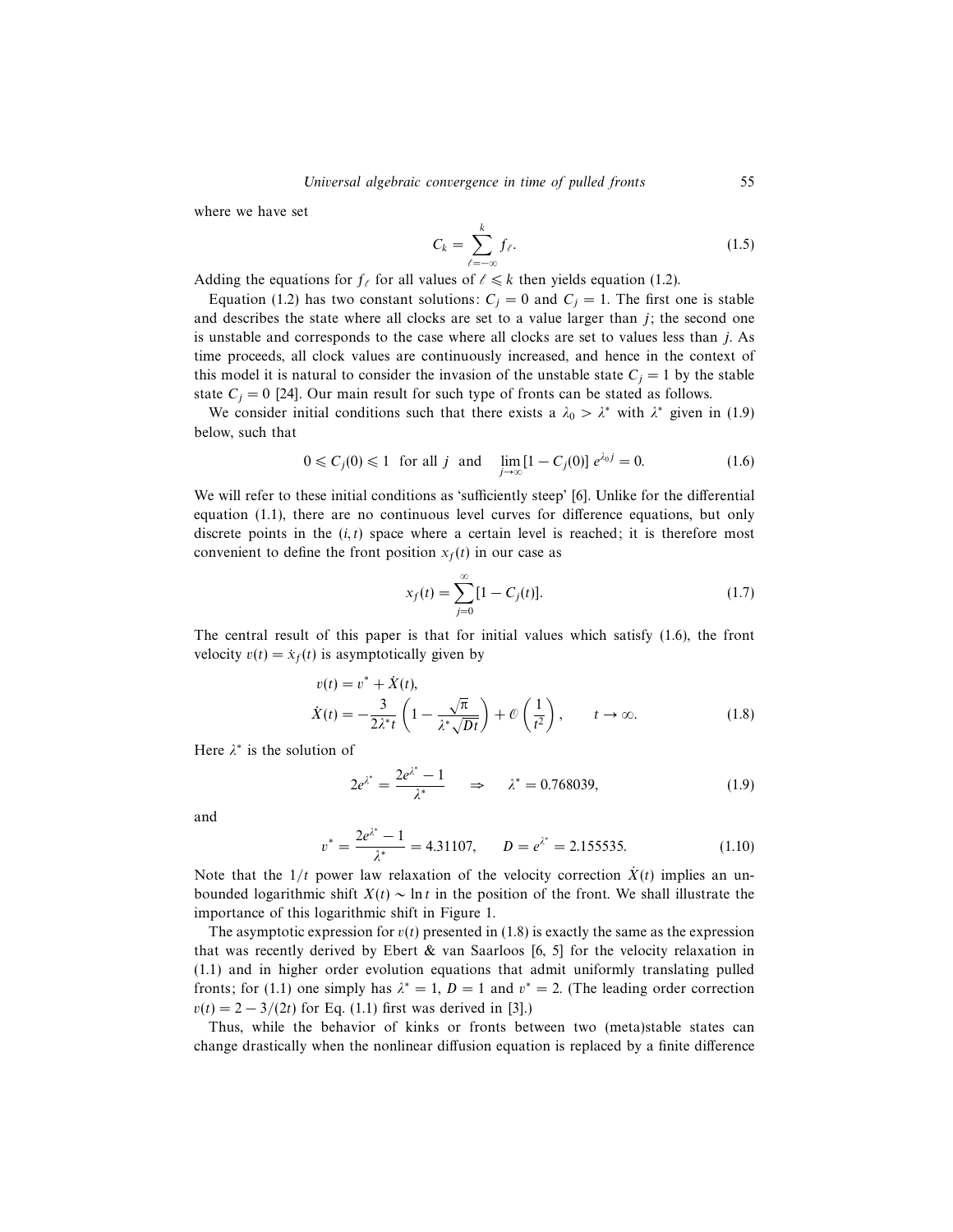approximation (one possibility being propagation failure [12, 7, 4, 25, 26]), the dynamical mechanism that leads to pulled fronts is completely the same in both types of equations. In fact, by a combination of analytical and numerical methods, two of us [6] have argued that (1.8) holds for all equations that admit uniformly translating pulled fronts. The parameters  $v^*$ ,  $\lambda^*$  and D in (1.8) can generally be expressed in terms of the dispersion relation  $\omega(k)$  of the evolution equation linearized about the unstable state. We refer to Ebert & van Saarloos [6] for an extensive discussion of this connection, and of the derivation of the explicit expressions.

In our view, the common features of pulled fronts expressed by (1.8) suggest that many of the methods developed in the mathematical literature for  $(1.1)$  (e.g.  $[8, 13, 2, 15, 9, 10]$ ) may be generalized to much larger classes of equations. The present paper provides a first step in this direction, in that we explicitly confirm that for equation (1.2), a number of elements of the analysis of Ebert  $\&$  van Saarloos [6] can be made mathematically more precise or be proven.

## 2 Derivation of the main results

We now turn to the derivation of these results for equation (1.2). We shall do this through the series of steps  $(i)$ –(vii). To facilitate the comparison with  $(1.1)$ , we first transform to the variables  $\phi_j = 1 - C_j$ . In these, the dynamical equation reads

$$
d\phi_j/dt = 2\phi_{j-1} - \phi_j - \phi_{j-1}^2,
$$
\n(2.1)

and the initial condition (1.6) becomes

$$
0 \leq \phi_j(0) \leq 1 \text{ for all } j, \text{ and } \lim_{j \to \infty} \phi_j(0) e^{\lambda_0 j} = 0 \text{ for some } \lambda_0 > \lambda^*.
$$
 (2.2)

The invaded unstable state is now  $\phi_j \equiv 0$  and the invading state is  $\phi_j \equiv 1$ . From (1.2) and (1.6), we see that  $C_i(t) \ge 0$ , so that  $\phi_i(t) \le 1$  for all j and  $t \ge 0$ , and an elementary comparison argument shows that  $\phi_i(t) \geq 0$  for all j and  $t \geq 0$ . Thus

$$
0 \le \phi_j(t) \le 1 \quad \text{for} \quad j \in \mathbb{Z}, \ t \ge 0. \tag{2.3}
$$

#### (i) Instability and dispersion relation

That the state  $\phi_j = 0$  is unstable, can easily be seen as follows. We linearize the dynamical equation about  $\phi = 0$  to get

$$
d\phi_j/dt = 2\phi_{j-1} - \phi_j \tag{2.4}
$$

and substitute a Fourier mode  $\phi(x, t) = Ae^{-i(\omega t - k\hat{j})}$  with k in the 'Brillouin zone'  $-\pi <$  $k \leq \pi$ . This yields the dispersion relation

$$
-i\omega(k) = 2e^{-ik} - 1.
$$
 (2.5)

As the growth rate is given by  $\text{Re}(-i\omega) = \text{Im}\omega = 2\cos k - 1$ , modes with  $|k| < \pi/3$  grow in time, so that the state  $\phi = 0$  is unstable.

## (ii) Nonlinear versus linear dynamics

For a given initial condition  $\phi_i(0)$ , the dynamics resulting from the linear equation (2.4) is an upper bound for the dynamics resulting from the nonlinear equation (2.1). To see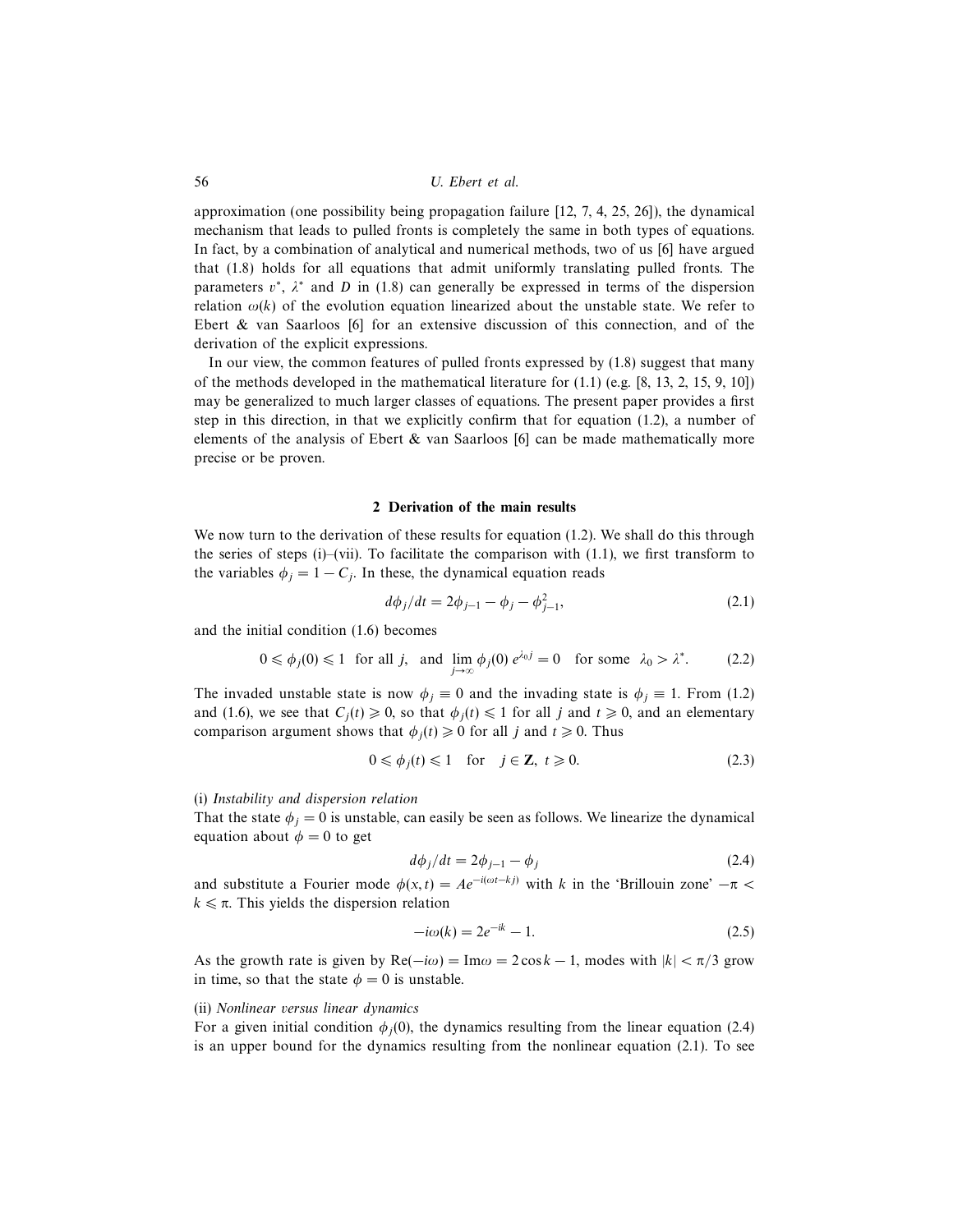this, suppose that  $\phi_j$  is the solution of the nonlinear equation and  $\hat{\phi}_j$  the solution of the linear equation, and that  $\phi_j$  and  $\hat{\phi}_j$  have the same initial values. Then the difference  $z_j = \hat{\phi}_j - \phi_j$  satisfies the equation

$$
dz_j/dt = 2z_{j-1} - z_j + \phi_{j-1}^2, \qquad z_j(0) = 0.
$$
 (2.6)

Because the inhomogeneous term  $\phi_{j-1}^2$  is non-negative, it follows from standard theory [11] that  $z_j(t) \ge 0$ , and hence that  $\phi_j(t) \le \hat{\phi}_j(t)$  for all j and all  $t \ge 0$ . Thus solutions of the linear equation provide an upper bound to solutions of the nonlinear equation.

# (iii)  $v^*$  as upper bound for sufficiently steep initial conditions We now introduce the family of comparison functions

$$
\eta_j(t; \lambda, v) = e^{-\lambda(j - vt)}, \qquad \lambda \in \mathbf{R}^+, \tag{2.7}
$$

Substitution shows that  $\eta_j$  is a solution of the linear equation (2.4) if  $\lambda$  and v are related by

$$
v = v(\lambda) = \frac{2e^{\lambda} - 1}{\lambda}.
$$
\n(2.8)

We choose  $\lambda$  such that the speed  $v(\lambda)$  defined by (2.8) takes on its smallest possible value. This is the case for  $\lambda = \lambda^*$ , as defined in (1.9). The corresponding velocity is denoted by  $v^*$ . Then, for any  $A > 0$ , we have

$$
\phi_j(t) \leqslant A e^{-\lambda^*(j - v^*t)} \qquad \text{if} \qquad \phi_j(0) \leqslant A e^{-\lambda^*j} \quad \text{for all} \quad j. \tag{2.9}
$$

Thus, for initial data which decay sufficiently fast as defined by (2.2), the nonlinearity in  $(2.1)$  cannot push the front in the large time limit to a velocity higher than  $v^*$ , which is determined by the linear equation. Rather, the leading edge, i.e. the region defined through  $\phi_i \approx 0$ , will 'pull' the front along: since the nonlinear term only decreases the growth, the nonlinear region is 'pulled' along by the growth and spreading of the leading edge into the unstable state. The dynamics of the leading edge is described by the linearized equations. Indeed, one may show quite generally by means of a long time asymptotic analysis of the Green function of the equations linearized about the unstable state, that  $v^*$  is nothing but the asymptotic linear spreading velocity [14, 6]. This creates the particular mode of pulled front propagation, that is unlike the nonlinear mechanisms dominating pushed and bistable fronts – as we shall illustrate in the concluding section, for such fronts the nonlinearities enhance the growth so much that they start to dominate the dynamics.

The upper bound (2.9) is not strong enough for our subsequent analysis. Using a comparison function with decay rate  $\lambda = \lambda_0 > \lambda^*$  that bounds the initial data (2.2), it follows immediately that for every fixed and finite  $t \in \mathbf{R}^+$ , the sequence  $\phi_j(t)$  can also be bounded by

$$
\phi_j(t) \leq A \ e^{\lambda_0 v(\lambda_0)t} \cdot e^{-\lambda_0 j} \quad \text{for } \lambda_0 > \lambda^*.
$$
 (2.10)

Thus, for any fixed time t, the solution  $\phi_i(t)$  is exponentially bounded for  $j \to \infty$ .

### (iv) Leading edge representation

Let us now turn to the systematic calculation of the wave speed. To understand the convergence towards an asymptotic nonlinear front profile in the pulled regime, we introduce, what has been called the *leading edge representation*  $\psi$  [6]. This involves the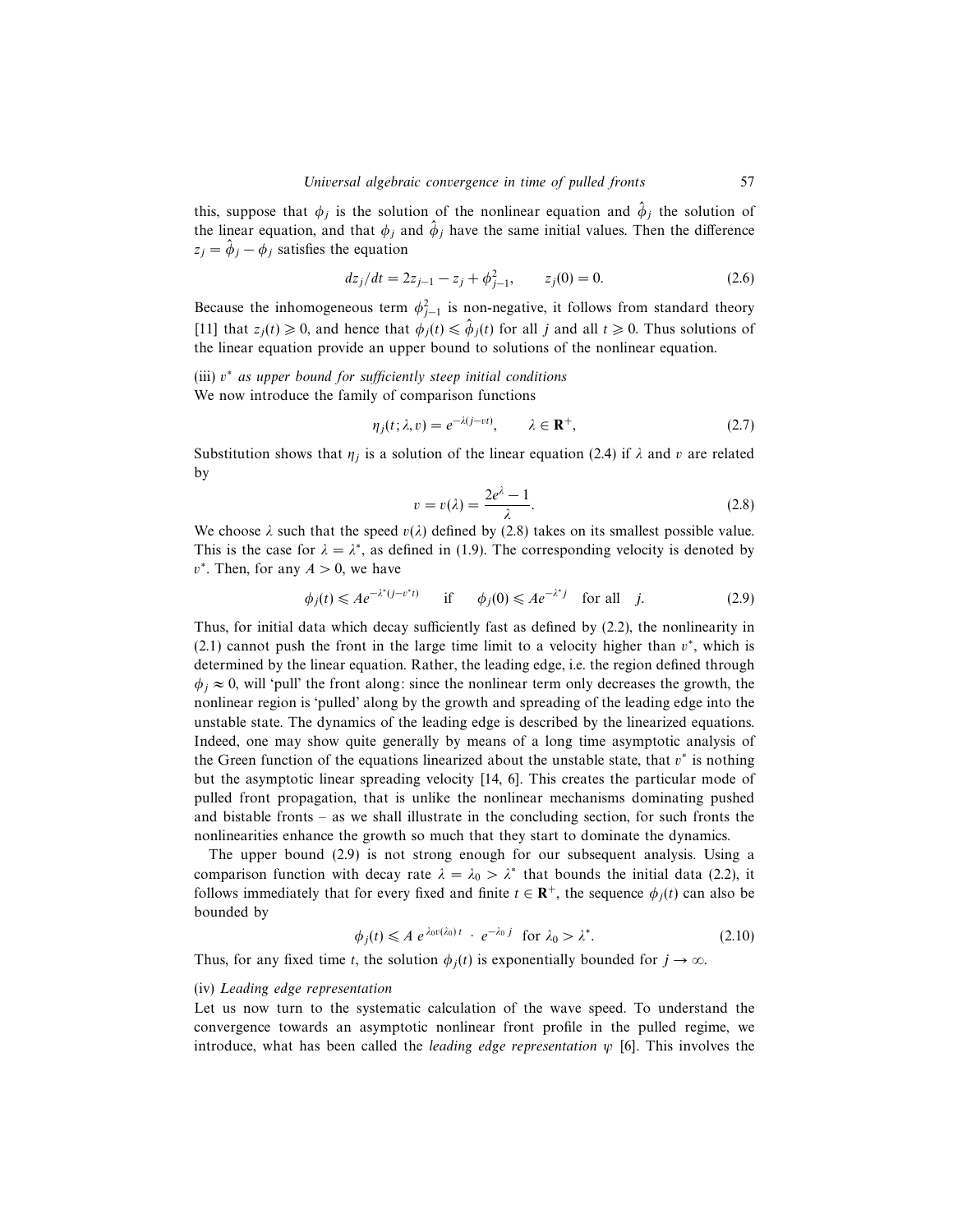

Figure 1. Illustration of the fact, that even though the shape of a front profile is quite close to the asymptotic one, its position is shifted logarithmically in time relative to the uniformly translating profile  $\Phi^*$ , since  $X(t)$  increases as ln(t) for large times. Upper panel: numerical solution of the nonlinear diffusion equation (1.1) with  $f(\phi) = \phi - \phi^3$ . Solid lines: evolution of some initial condition of the form  $\phi(x, 0) = 1/\left[1 + e^{10(x-x_0)}\right]$  at times  $t = 0, 5, 10, 15$ . Dashed lines:  $\Phi^*(x - v^*t)$ at times  $t = 5, 10, 15$ . The initial position of  $\Phi^*$  is chosen in such a way that the amplitude  $\Phi^* = 1/2$ coincides with  $\phi(x, t) = 1/2$  at time  $t = 5$ . The logarithmic temporal shift is indicated by the fat line. Lower panel: numerical solution of the difference-differential equation (2.1), starting from initial conditions (3.1). The open circles indicate the asymptotic uniformly translating solution, while the solid dots indicate the actual solution at time  $t = 0, 5, 10$  and 15. Note that apart from a different spatial scale on the horizontal axis, associated with the fact that  $v^*$  and  $\lambda^*$  are different for the two equations, the two plots are very similar in appearance. The plots also illustrate the fact that any analysis based on linearizing about the uniformly translating asymptotic front solution  $\Phi^*$  will break down, since the distance between the actual solution and  $\Phi^*$  diverges in time.

transformation to a coordinate frame  $\xi_X = x - v^*t - X(t)$  which moves with a speed  $v^* + \dot{X}(t)$ . Thus  $X(t)$  is a – as yet undetermined – time-dependent shift. Following the asymptotic analysis of the Green function of the linearized equation (2.4) (see Ebert  $\&$ van Saarloos [6]), one is led to make the Ansatz that  $\dot{X}(t) = c_1/t + \mathcal{O}(1/t^{3/2})$  as  $t \to \infty$ , where  $c_1 < 0$ . Plainly then,

$$
X(t) = \int_0^t \{v(s) - v^*\} ds \approx c_1 \ln t \to -\infty \quad \text{as} \quad t \to \infty. \tag{2.11}
$$

The importance of using the logarithmically shifted time frame  $\xi_X$  for calculating the long-time asymptotic behavior of pulled fronts is illustrated in Figure 1 for both the nonlinear diffusion equation (1.1) and our difference-differential equation. The solid lines or solid dots, respectively, show different steps of the temporal evolution of a front, that has started from a sufficiently steep initial condition. The dashed lines or open circles,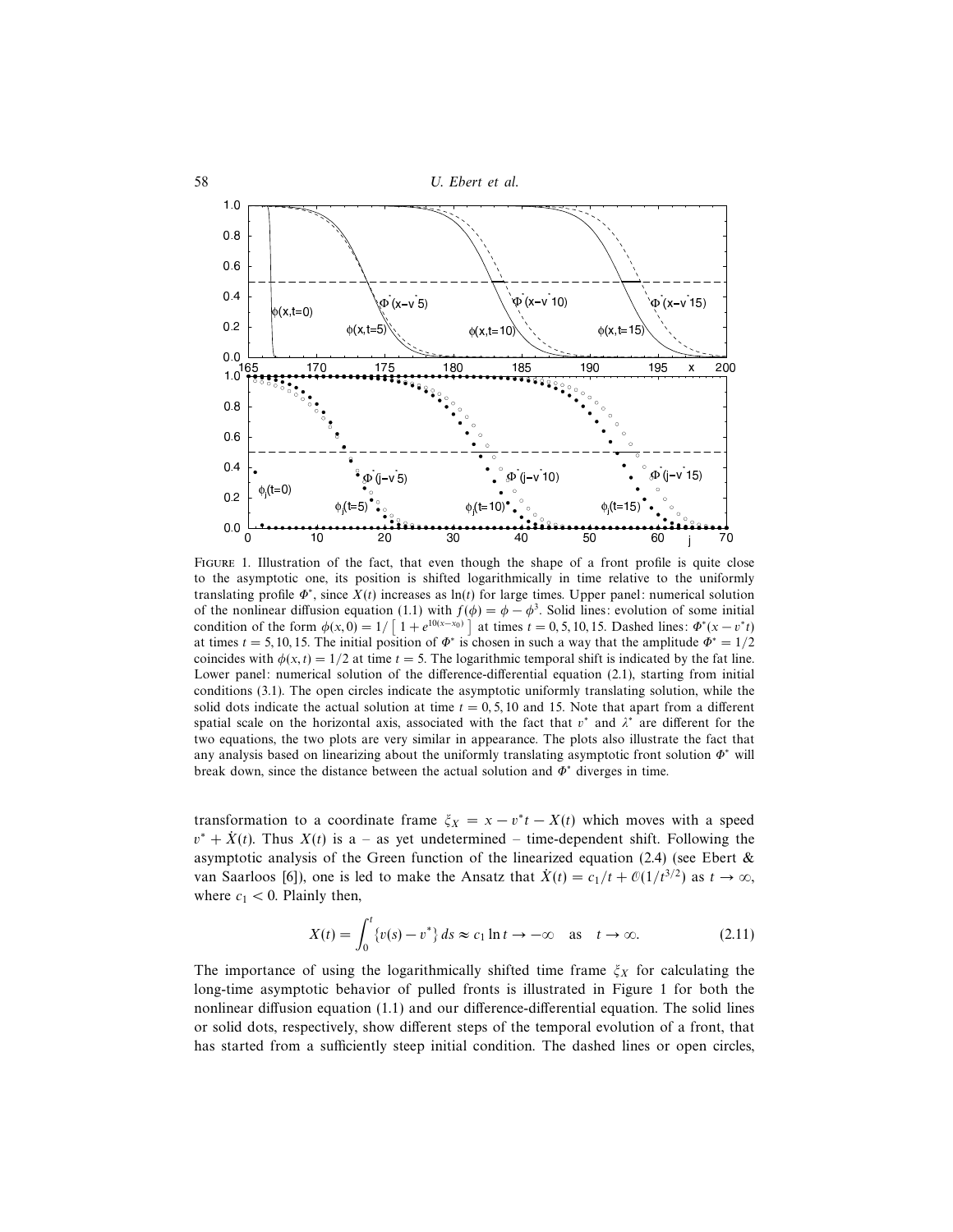respectively, are the asymptotic uniformly translating front solutions  $\Phi^*(x - v^*t)$  with  $v^* = 2$  for the nonlinear diffusion equation (1.1) and similarly  $\Phi^*(i - v^*t)$  with  $v^*$  given by (1.10) for the difference-differential equation (2.1); the latter was obtained numerically from a long time integration. As the data show, the actual front shape  $\phi(x, t)$  is quite similar to  $\Phi^*$  for times  $t \geq 5$ , but as the fat solid line illustrates, the distance between the actual transient front  $\phi(x,t)$  and the uniformly translating solution  $\Phi^*(x - v^*t)$  increases without bound, in accordance with (2.11). The similarity of the two plots for both our difference-differential equation and the nonlinear diffusion equation (1.1) suggests that the same logarithmic shift occurs in both equations, and thus illustrates that the underlying mechanism is the same for both of them and in fact, according to Ebert  $\&$  van Saarloos [6], for any pulled front.

In addition to the moving frame  $\xi_X$ , we introduce an exponential factor  $e^{-\lambda^* \xi_X}$  that is motivated by (2.9). Thus, we put

$$
\phi_j(t) = e^{-\lambda^* \xi_X} \psi(\xi_X, t), \quad \xi_X = j - v^* t - X(t). \tag{2.12}
$$

Of course, at any fixed time t, the variable  $\xi_X$  is only defined at discrete points, whose position varies linearly with t. However, the transformation from  $\phi_i(t)$  to  $\psi(\xi_X, t)$  in (2.12) anticipates that for large t and  $\xi_X$ , the solution  $\psi(\xi_X, t)$  will be arbitrarily slowly varying in time and space, so that discretization effects become unimportant. Transforming equation (2.1) for  $\phi_i(t)$  into an equation for  $\psi(\xi_X, t)$ , we find

$$
\frac{\partial \psi(\xi_X, t)}{\partial t} = v^* \left[ \psi(\xi_X - 1, t) - \psi(\xi_X, t) + \frac{\partial \psi(\xi_X, t)}{\partial \xi_X} \right] + \dot{X}(t) \left[ \frac{\partial}{\partial \xi_X} - \lambda^* \right] \psi(\xi_X, t) - \frac{v^*}{2} e^{-\lambda^*(\xi_X - 1)} \psi(\xi_X - 1, t)^2.
$$
\n(2.13)

In deriving (2.13), we divided out a common factor  $e^{-\lambda^* \xi_x}$ , and used the identities (1.9) and (1.10) for  $v^*$  and  $\lambda^*$ . The idea is now to determine  $X(t)$  such that  $\psi(\xi_X, t)$  converges to a time independent limit  $\Psi(\xi_X)$  as  $t \to \infty$ , i.e.

$$
|\psi(\xi_X, t) - \Psi(\xi_X)| \to 0 \quad \text{as} \quad t \to \infty,
$$
\n(2.14)

uniformly on intervals of the form  $(-\infty, L]$ , for any  $L \in \mathbf{R}$ . We shall refer to  $\psi(\xi_X)$  as the asymptotic front shape. In Figure 1, we already illustrated that the convergence (2.14) occurs only in the properly shifted frame  $\xi_X$ , both for the partial differential equation (1.1) and for the difference-differential equation (2.1).

## (v) The asymptotic shape of the leading edge

The profile  $\Psi(\xi)$  in the long time asymptotics is the solution of the equation

$$
\Psi(\xi - 1) - \Psi(\xi) + \Psi'(\xi) = \frac{1}{2} e^{-\lambda^*(\xi - 1)} \Psi^2(\xi - 1),
$$
\n(2.15)

which we have obtained from (2.13) by suppressing the *t*-dependence, and setting  $\dot{X}(t)=0$ . In the leading edge transformation (2.12) we divided out the dominant exponentially decaying factor. Therefore, the relevant function  $\Psi(\xi)$  can diverge at most algebraically to infinity, so that the right-hand side of (2.15) decays exponentially as  $\xi \to \infty$ . Hence, by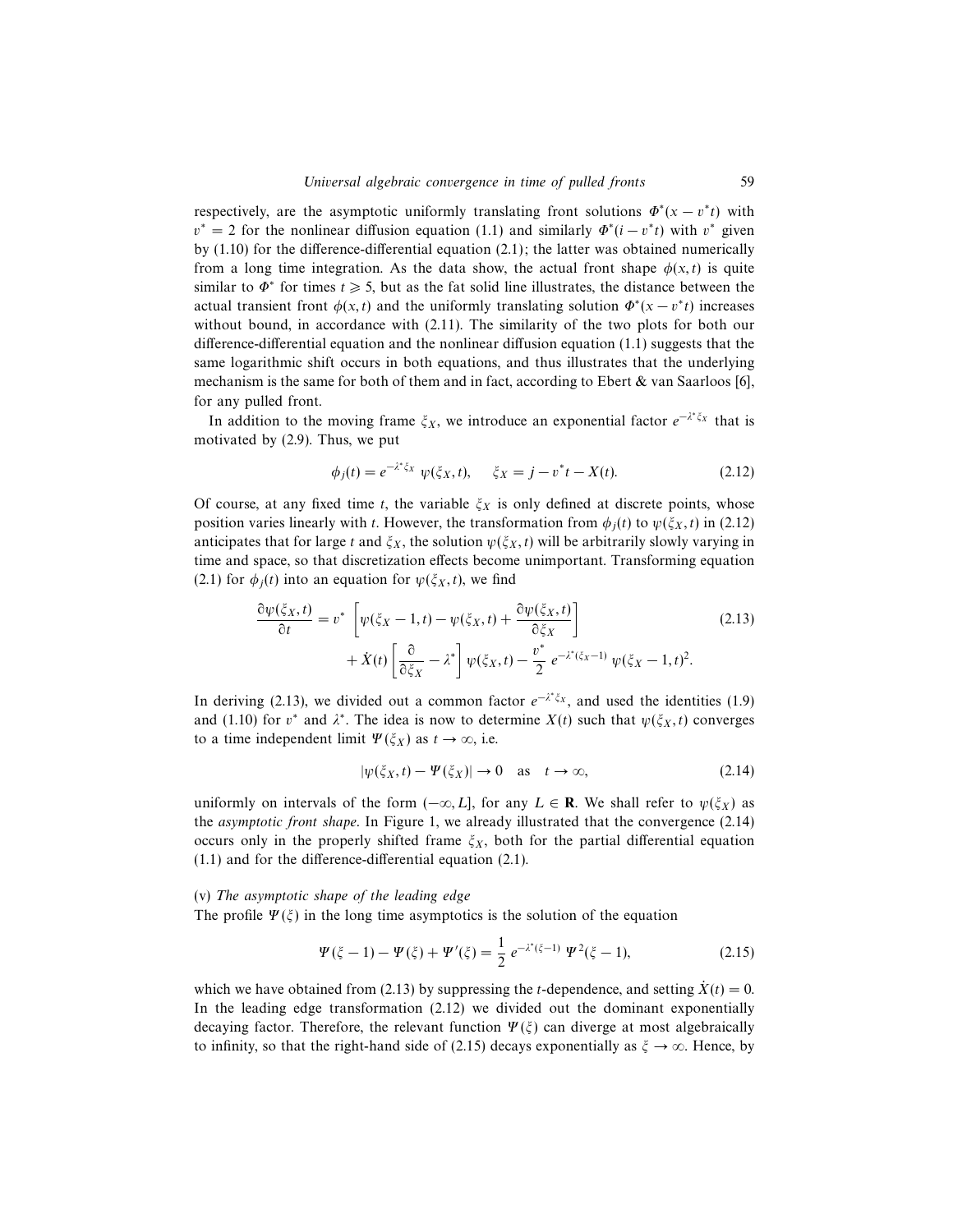an elementary argument involving the Laplace transform,  $\Psi(\xi)$  behaves asymptotically as<sup>1</sup>

$$
\Psi(\xi) \sim \alpha \xi + \beta \quad \text{as} \quad \xi \to \infty \quad (\alpha, \beta \in \mathbf{R}). \tag{2.16}
$$

Since  $\phi_i$  approaches 1 behind the front, the transformation (2.12) implies that

$$
\Psi(\xi) = \mathcal{O}\left(e^{\lambda^* \xi}\right) \quad \text{as} \quad \xi \to -\infty. \tag{2.17}
$$

By integrating (2.15) over  $(-\infty, b)$ , letting  $b \to \infty$  and using (2.16) and (2.17) we obtain

$$
\alpha = \int_{-\infty}^{\infty} e^{-\lambda^* \xi} \Psi^2(\xi) d\xi > 0.
$$
 (2.18)

The fact that  $\alpha$  is positive stems from the nonlinearity in the equation as is clear from equation (2.18). This is why the linearized equation fails to give the correct long time convergence of the solution, even though the linear spreading velocity  $v^*$  is a property of the linear equations. This point is further elaborated in § 2.5.1 and § 3.1.1 of Ebert & van Saarloos [6].

## (vi) The spatial decay of the evolving front

The initial condition (2.2) implies that  $\psi(\xi_X, 0) \to 0$  as  $\xi_X \to \infty$ . Equation (2.10) shows that this stays true for any fixed and finite time  $t > 0$ , since

$$
\psi(\xi_X, t) \le A(t) \cdot e^{-\delta \xi_X}, \qquad A(t) = A \, e^{\lambda_0 \left[ v(\lambda_0)t - v^*t - X(t) \right]} \tag{2.19}
$$
\n
$$
\text{for } \xi_X \to \infty \text{ and fixed } t \in \mathbb{R}^+ \text{ and } \delta = \lambda_0 - \lambda^* > 0.
$$

On the other hand, for any fixed  $\xi_X \gg 1$ , (2.14) together with (2.16) gives

$$
\psi(\xi_X, t) = \alpha \xi_X + \beta \quad \text{for} \quad t \to \infty \quad \text{and fixed} \quad 1 \ll \xi_X < \infty,
$$
 (2.20)

if we make the appropriate choice for  $X(t)$ . Note that according to (2.19) the large  $\zeta_X$  limit of  $\psi$  vanishes for any finite time, while in the infinite time limit  $\psi$  diverges linearly in  $\xi_X$ . This illustrates that the limits  $t \to \infty$  and  $\xi_X \to \infty$  do not commute. The divergence of the linear growth in the limit of (2.20) for  $t \to \infty$  illustrates the buildup in the intermediate asymptotic region.

### (vii) The rate of convergence

We now determine the large time asymptotics of  $X(t)$  from the solution of equation (2.13) with limiting conditions (2.19) and (2.20). For large  $\xi_X$ , the nonlinearity in (2.13) can be neglected, since  $e^{-\lambda^* \xi x} \psi^2 \ll \psi$  because of (2.19) and  $e^{-\lambda^* \xi x} \ll 1$ . Anticipating that also the higher order derivatives become small for large values of  $\xi_X$ , we expand  $\psi(\xi_X - 1)$  at  $\xi_X$ :

$$
\psi(\xi_X - 1, t) = \psi(\xi_X, t) - \partial_{\xi_X} \psi(\xi_X, t) + \frac{1}{2} \partial_{\xi_X}^2 \psi(\xi_X, t) - \frac{1}{3!} \partial_{\xi_X}^3 \psi(\xi_X, t) + \dots
$$
 (2.21)

Explicit solutions of the time-dependent linearized equation show that this expansion is justified for sufficiently large values of t, when  $\psi$  approaches the smooth function

<sup>&</sup>lt;sup>1</sup> Another argument, that leads to the same conclusion is to transform equation (2.15) back to the φ variable, which yields  $\Phi^*(\xi) - v^* \partial_{\xi} \Phi^*(\xi) = 2\Phi^*(\xi - 1) - \Phi^{*2}(\xi - 1)$ . By investigating the flow near the fixed points  $\Phi = 1$  and  $\Phi = 0$ , such a front can be shown directly to decay towards  $\xi \to \infty$ as  $\Phi^*(\xi) = (\alpha \xi + \beta) e^{-\lambda^* \xi}$ . For  $\Psi$  this implies the behavior given in (2.16).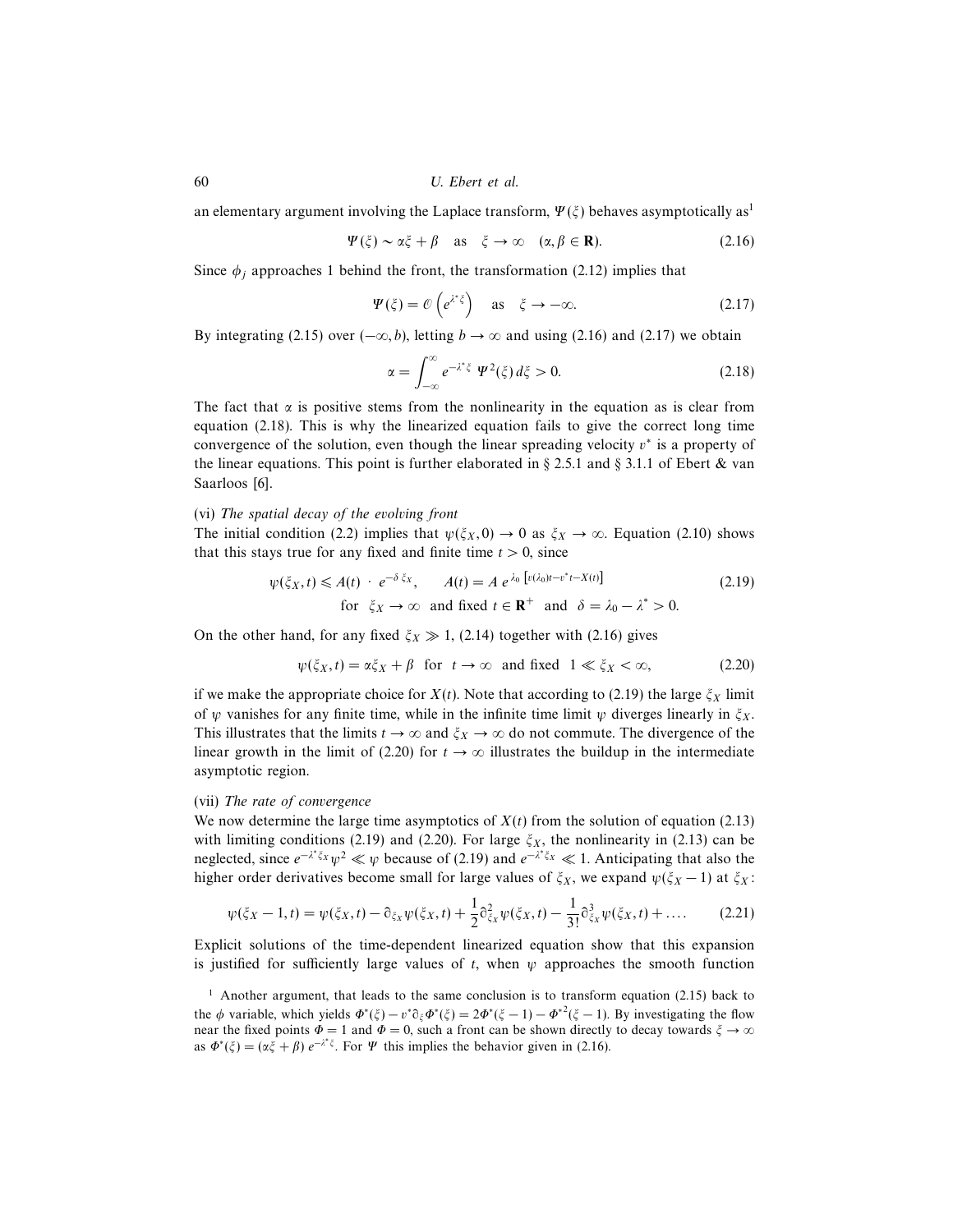$\Psi(\xi_X) = \alpha \xi_X + \beta$ . When we substitute this expansion into equation (2.13), we obtain

$$
\partial_t \psi = D \partial_{\xi_X}^2 \psi + D_3 \partial_{\xi_X}^3 \psi + \ldots + \dot{X}(t) \Big[ \partial_{\xi_X} - \lambda^* \Big] \psi, \tag{2.22}
$$

where the function  $\psi$  is now everywhere evaluated at  $(\xi_X, t)$ , and  $D_n = (-1)^n v^* / n!$  with  $D = D_2$ . If we were to set  $\dot{X} = 0$ , and omit the derivatives of order three and higher, we would obtain the classical diffusion equation. This motivates the use of the Gaussian similarity variable

$$
z = \frac{\xi_X^2}{4Dt} \tag{2.23}
$$

as a substitution for  $\xi_X$ . For  $X(t)$  we anticipate an expansion of the type

$$
\dot{X}(t) = \frac{c_1}{t} + \frac{c_{3/2}}{t^{3/2}} + \frac{c_2}{t^2} + \cdots,\tag{2.24}
$$

where the leading order  $1/t$  is consistent with (2.11), and the further expansion in powers of  $1/\sqrt{t}$  is motivated by the substitution of  $\xi_X$  by z. For  $\psi$  in the region  $\xi_X \leq \mathcal{O}(\sqrt{t})$ , we make an Ansatz with the same structure,

$$
\psi(\xi_X, t) = \Psi(\xi_X) + \frac{\psi_1(\xi_X)}{t} + \frac{\psi_3}{2}(\xi_X) + \dots \quad \text{for } \xi_X \leq \mathcal{O}(\sqrt{t}).\tag{2.25}
$$

Note that a term of order  $1/t^{1/2}$  is absent here. This can be understood from the fact that the use of a time-dependent frame shifted by  $X(t)$  introduces correction terms proportional to  $v(t) - v^* = \dot{X}(t)$ , which in dominant order goes as  $t^{-1}$ ; it can also be derived more formally from a resummation of the terms in the interior region of the front, as discussed in Ebert & van Saarloos [6].

In the region  $\xi_X \geq \mathcal{O}(\sqrt{t})$ , we make the Ansatz

$$
\psi(\xi_X, t) = e^{-z} \left[ \sqrt{t} \ g_{-1/2}(z) + g_0(z) + \frac{g_{1/2}(z)}{\sqrt{t}} + \dots \right] \quad \text{for } \xi_X \geq \mathcal{O}(\sqrt{t}), \tag{2.26}
$$

where we have used (2.23) to write the right-hand side in terms of z and t. Here a Gaussian  $e^{-z}$  is already factorized out for later convenience. By asymptotic matching, equations (2.20) and (2.25) determine the small z expansion of the functions g for  $z \downarrow 0$  as

$$
g_{-1/2}(z) = 2\alpha\sqrt{z} + \mathcal{O}\left(z^{3/2}\right),\tag{2.27}
$$

$$
g_0(z) = \beta + \mathcal{O}(z). \tag{2.28}
$$

The limit as  $z \to \infty$  for fixed  $t < \infty$  is determined by (2.19) as

$$
g_{-1/2}(z) \leq A(t) \ t^{-1/2} \ e^z \ e^{-\delta \sqrt{4Dt}} \ \sqrt{z} \ , \quad g_0(z) \leq A(t) \ e^z \ e^{-\delta \sqrt{4Dt}} \ \sqrt{z} . \tag{2.29}
$$

The functions  $g_{-1/2}(z)$ ,  $g_0(z)$  and  $g_{1/2}(z)$  satisfy linear differential equations which we obtain by equating the coefficients of  $t^{1/2}$ ,  $t^0$  and  $t^{-1/2}$  to zero. For  $g_{-1/2}(z)$  this yields the equation

$$
zg'' + \left(\frac{1}{2} - z\right)g' - (1 + c_1\lambda^*)g = 0\tag{2.30}
$$

and for  $g_0$  we obtain

$$
z g'' + \left(\frac{1}{2} - z\right) g' - \left(\frac{1}{2} + c_1 \lambda^*\right) g = h(z),
$$
 (2.31)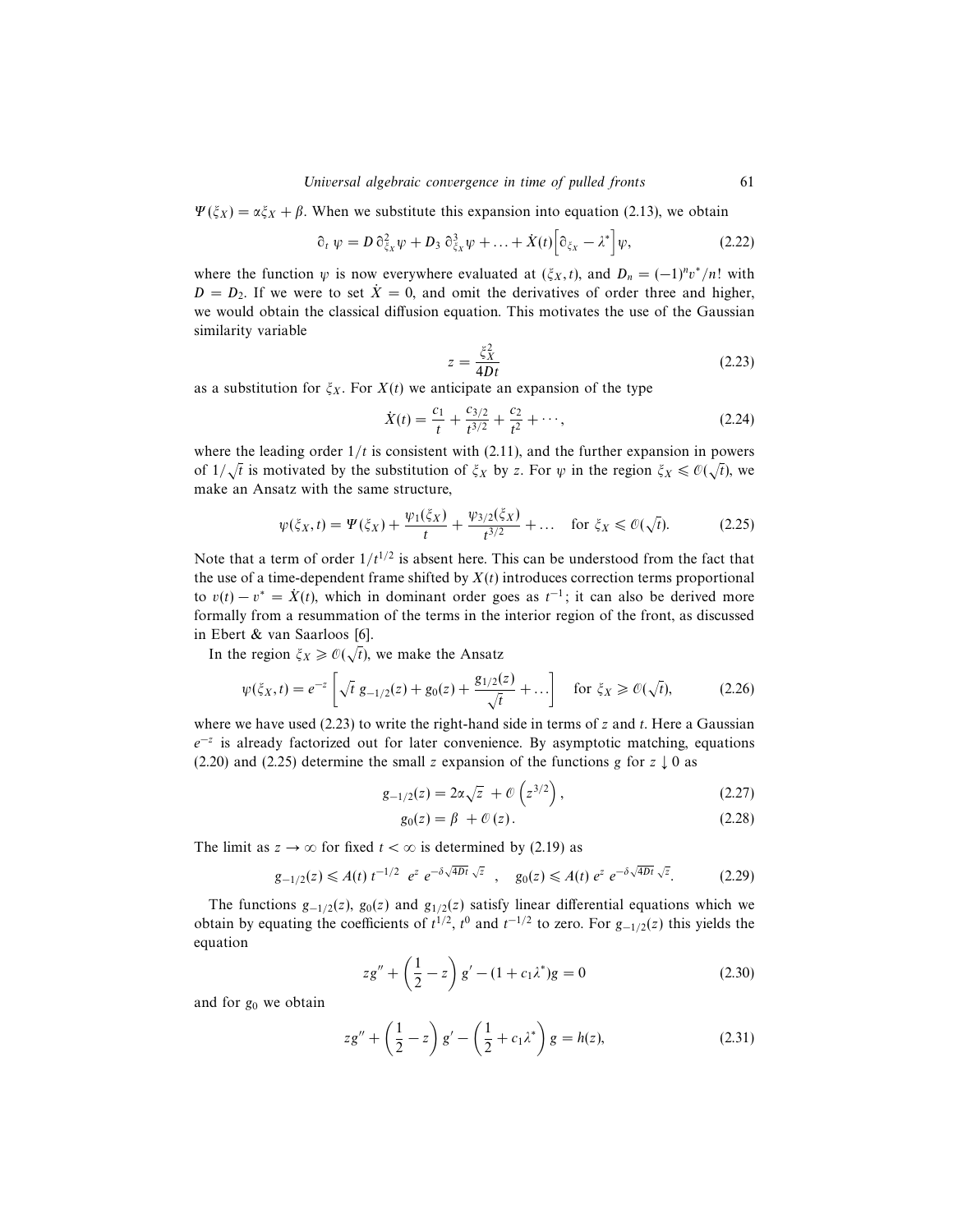where

$$
h(z) = e^z \left[ c_{3/2} \lambda^* - \frac{c_1}{\sqrt{D}} \sqrt{z} \frac{d}{dz} - \frac{D_3 \sqrt{z}}{D^{3/2}} \left( \frac{3}{2} \frac{d^2}{dz^2} + z \frac{d^3}{dz^3} \right) \right] e^{-z} g_{-1/2}(z). \tag{2.32}
$$

The general solutions of the homogeneous differential equations are confluent hypergeometric functions  $M(a, b, z)$ , for which we use the notation of Abramowitz & Stegun [1].

Equation (2.30) only has a solution obeying the boundary conditions (2.27) and (2.29), if  $-c_1\lambda^* - 1/2$  is a positive integer [1, 6]. In this case, the solution is

$$
g_{-1/2}(z) = 2\alpha\sqrt{z} M \left(c_1 \lambda^* + \frac{3}{2}, \frac{3}{2}, z\right),
$$
 (2.33)

which can be identified with a Hermite polynomial. The relevant solution is

$$
c_1 \lambda^* = -3/2
$$
, so that  $g_{-1/2}(z) = 2\alpha \sqrt{z}$ , (2.34)

since it is the only solution consistent with the conserved positivity (2.3) of the solution.

A particular solution of the inhomogeneous equation (2.31) for  $g_0(z)$  with inhomogeneity  $h(z)$  given by (2.32) and (2.34) has been constructed in [6]. We there find that a construction of the full solution of  $(2.31)$  with boundary conditions  $(2.28)$  and  $(2.29)$  is only possible, if

$$
c_{3/2}\lambda^* = -\sqrt{\pi} \frac{c_1}{\sqrt{D}}.\tag{2.35}
$$

Note, that the coefficient  $D_3$  of the third spatial derivative in (2.22) enters (2.32), but does not influence  $c_{3/2}$ . It does give a contribution to  $g_0(z)$ , however, whose explicit analytical form can be found in Ebert & van Saarloos [6].

Equations  $(2.24)$ ,  $(2.34)$  and  $(2.35)$  yield our explicit prediction  $(1.8)$  for the velocity of the evolving front  $v(t) = v^* + \dot{X}(t)$ .

## 3 Numerical verification

In Figure 2 we show numerical data for the front velocity, obtained by numerically solving equation (1.2) [or (2.1) after the transformation  $\phi_i(t)=1 - C_i(t)$ ] with initial condition

$$
\phi_j(0) = \begin{cases} e^{-j^2} & \text{for } j \ge 0\\ 1 & \text{for } j < 0, \end{cases}
$$
\n(3.1)

which is a sufficiently steep initial condition according to the definition (2.2). The front velocity is defined in (1.7) as  $v(t) = \dot{x}_f(t) = \sum_{j=0}^{\infty} \dot{\phi}_j(t)$ . To bring out that all terms up to order  $t^{-3/2}$  in our expansion are fully corroborated by our numerical simulations, we plot in Figure 2 the expression

$$
\left[v(t) - v^* + \frac{3}{2\lambda^* t}\right] t^{3/2} \tag{3.2}
$$

versus  $1/\sqrt{t}$ . According to our analysis, this expression should approach the value

$$
3/(2\lambda^{*2})\sqrt{\pi/D} = 3.06989 \quad \text{as} \quad t \to \infty.
$$

This value is indicated with a cross in Figure 2. Note that at the latest time  $t = 4000$ ,  $t^{3/2} = 2.5 \cdot 10^5$ , so an error in the sixth decimal place in any of our terms for  $v(t)$  would be clearly visible in the figure. The fact that our numerical data approach our analytical value so well, thus confirms our analytical results with extreme precision.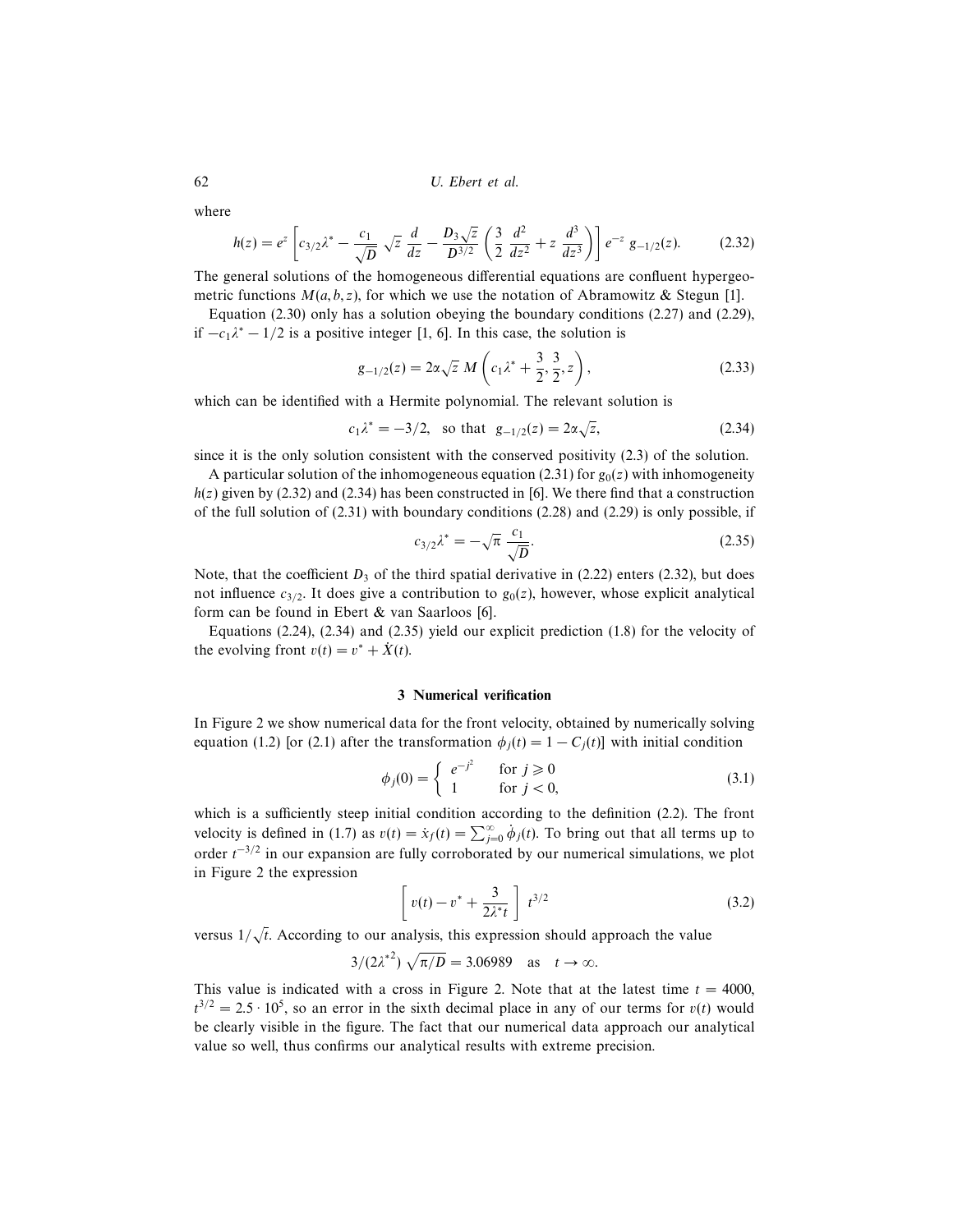

FIGURE 2. Numerical solution of (1.2) with initial conditions (3.1). The velocity  $v(t) = \dot{x}_f(t)$  of the front is defined in (1.7). Plotted is  $(v(t) - v^* - c_1/t)/t^{-3/2}$  as a function of  $1/\sqrt{t}$  for times  $40 \le t \le 4000$ .  $c_{3/2}$  is marked by the cross on the axis. The constants are  $c_1 = -3/(2\lambda^*)$  (2.34) and  $c_{3/2} = -\sqrt{\pi/D} \ c_1/\lambda^*$  (2.35) with  $\lambda^*$ ,  $v^*$ , and D from (1.9) and (1.10). The analytical prediction (1.8) implies that the curve should extrapolate approximately linearly towards the cross. Clearly, the numerics fully confirms this prediction.

## 4 Conclusion and outlook

We finally note that the prediction (1.8) for the velocity  $v(t)$  of an evolving pulled front is a 'universal' result:

- (a) It is independent of the precise initial conditions provided they obey the bound (2.2).
- (b) It is independent of the precise nonlinearities, provided they create pulled fronts, where the concept of pulling is explained in  $(i)$ – $(iv)$ . A different nonlinearity will only affect the value of  $\alpha$  in (2.16), but as long as  $\alpha > 0$ , the velocity converges to its asymptotic value  $v^*$  according to (1.8).
- (c) In the introduction, we already mentioned that the result (1.8) also holds for the nonlinear diffusion equation (1.1) with the parameters  $v^*$ ,  $\lambda^*$  and D depending on the equation through the explicit expressions in terms of the dispersion relation of the unstable mode (e.g. see  $(1.4)$  and  $(1.5)$  of Ebert & van Saarloos [6]). As has been stated earlier, the asymptotic expression (1.8) for  $v(t)$  likewise holds more generally for all equations that for  $t \to \infty$  generate uniformly translating pulled fronts [6]. The generalization to pulled fronts that generate patterns (such as in the Swift-Hohenberg equation) can be found in Storm *et al.* [19]. Thus, the line of reasoning on which the analysis is built can be viewed as evidence that there is a center manifold governing the convergence of pulled fronts in general.
- (d) In this paper, we have focused on the results for the convergence of the velocity associated with the front position  $x<sub>f</sub>(t)$  defined in (1.7). We can actually go much further and analyze the convergence of the front profile as well. Indeed, if we denote with  $\Phi_{\nu}(\xi)$  the uniformly translating front profile with velocity v, one may show along the lines of Ebert & van Saarloos [6] that  $\phi_j(t) = \Phi_{v(t)}(\xi_X) + O(1/t^2)$ . This result implies that the velocity  $v_{\phi}(t)$  of a given level  $\phi_i(t) = \phi$  is independent of the value of  $\phi$  within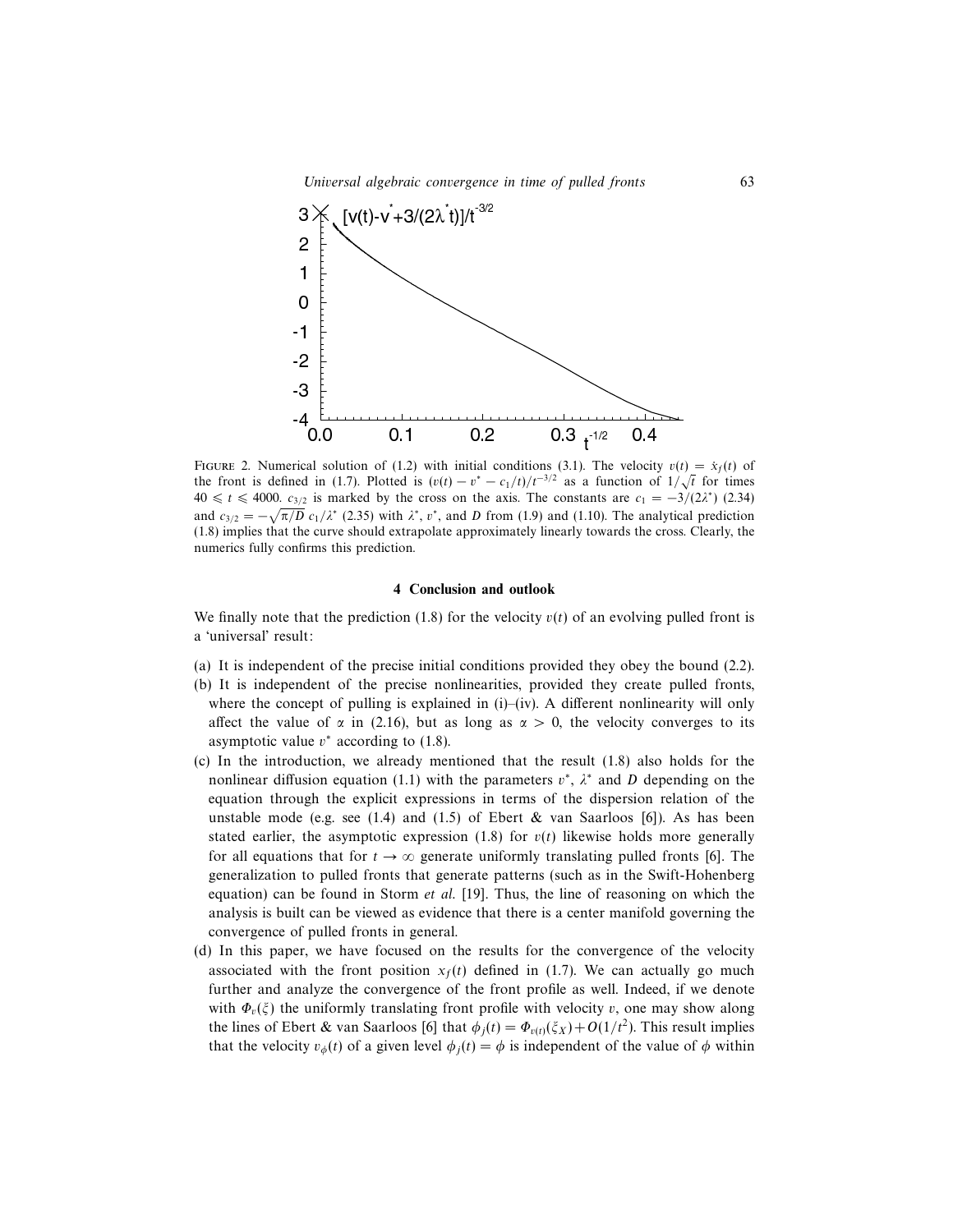the accuracy given in (1.8). Therefore also the definition of the front velocity through (1.7) invariably results in the same prediction (1.8).

As we stressed in the introduction, our dynamical equation is very asymmetric, in that the dynamics at site j depends only on the variables at sites j and  $j - 1$ . Indeed, fronts connecting the stable state to the unstable state to the left of it (into the negative  $j$ direction), have a very different speed: they actually recede, i.e. propagate into the *positive*  $j$  direction, not in the *negative*  $j$  direction. Nevertheless, their dynamics is governed by exactly the same mechanism: their asymptotic speed is the spreading speed  $v_2^* = 0.3734$ associated with the negative lambda solution  $\lambda_2^* = -1.678$  of (1.9). Likewise, there is again a power law relaxation given by equation (1.8) with appropriate values of  $\lambda^*$  and D.

The equation we have studied is an example of an equation whose relevant dynamics is 'pulled', i.e. whose front solutions asymptotically approach the linear spreading speed v ∗ . As is well known, for the nonlinear diffusion equation (1.1) fronts can also be 'pushed' depending on the nonlinearities of  $f(\phi)$ . The *o.d.e.*-solutions associated with such front solutions are "strongly heteroclinic orbits" [17], orbits which flow into the fixed point corresponding to the unstable state along the eigendirection whose contraction is not the slowest but the second slowest. Experience with various equations (extensions of the Swift-Hohenberg equation [22], the complex Ginzburg-Landau equation [23], coupled amplitude equations [21], stochastic lattice models [20]) lead one to believe that also the strongly heteroclinic orbit scenario leading to pushed fronts is found in more general classes of equations, like the differential-difference equation studied here. Although there is no general criterion for the transition from the pulled to the pushed regime, as a general rule one has pulled fronts when all nonlinearities are saturating – as one has indeed in  $(2.1)$  – while one expects pushed fronts when the nonlinearity initially enhances the growth before the saturation sets in. Indeed, if we add to (2.1) a term so that it becomes

$$
d\phi_j/dt = 2\phi_{j-1} - \phi_j - \phi_{j-1}^2 + \mu \phi_{j-1}^2 (1 - \phi_{j-1}),
$$
\n(4.1)

then we expect that for sufficiently large values of  $\mu$  one will get a transition to the pushed regime. This is confirmed by numerical studies. By extracting the asymptotic speed of front solutions emerging from initial conditions (3.1), we have found that the critical value  $\mu_c$  is 0.544  $\pm$  0.002, and that for  $\mu \ge \mu_c$  one has  $v \approx v^* + 1.43(\mu - \mu_c)^2 + ...$  Typically, the stability spectrum of pushed front solutions is gapped, and the relaxation towards the pushed front solution is exponential [6].

In our view, this universality of pulled front propagation in both the nonlinear diffusion equation (1.1) and in the difference-differential equation (1.2) and in other dynamical equations [6, 19] is an indication that many of the methods developed in the mathematical literature [8, 13, 2] for equation (1.1) should be generalizable to much larger classes of equations like higher order partial differential equations, difference equations, integrodifferential equations, sets of coupled equations etc.

## Acknowledgements

U.E. was supported by the Dutch Science Foundation (NWO) and the EU-TMR-network 'Patterns, Noise, and Chaos'.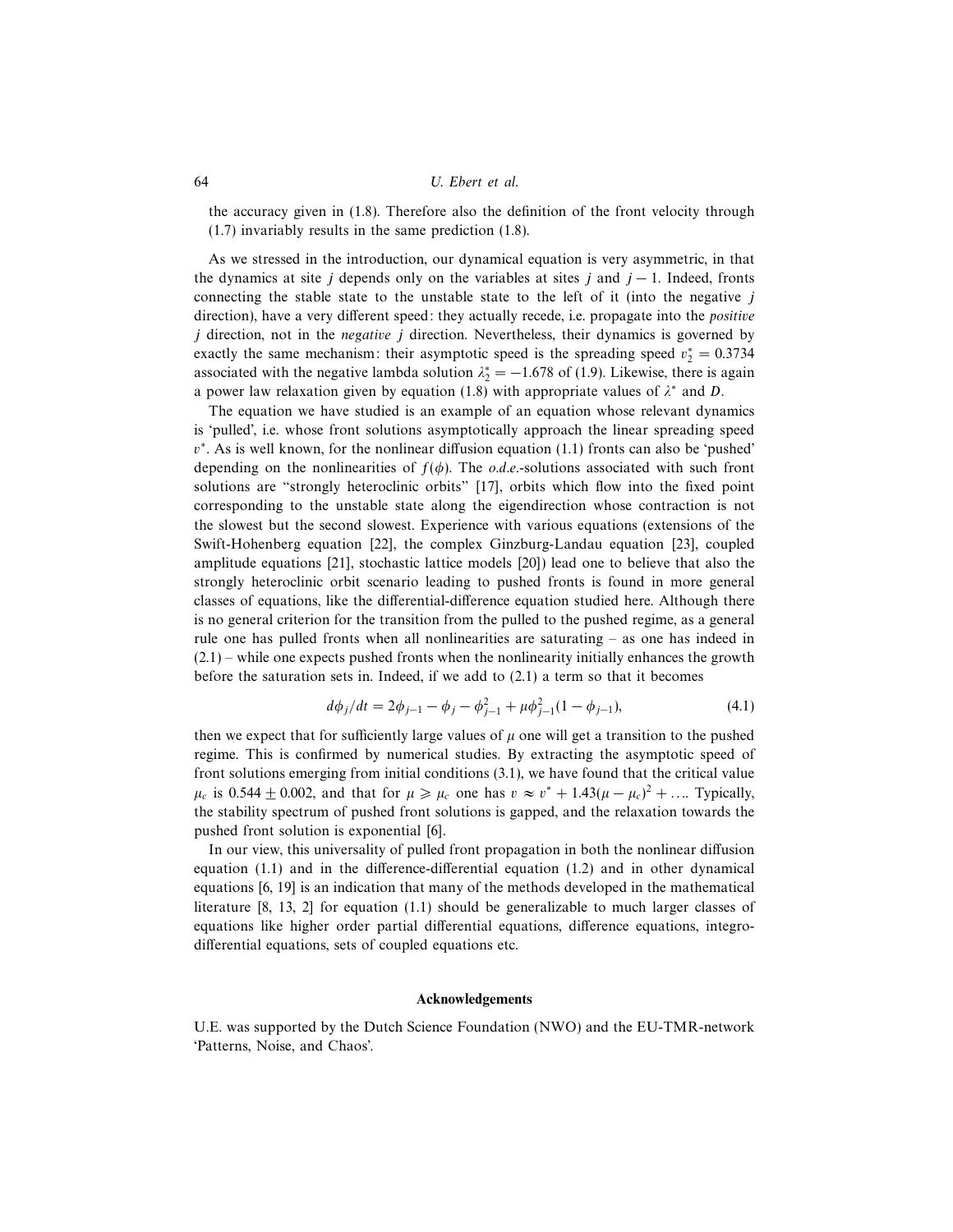#### References

- [1] ABRAMOWITZ, M. & STEGUN, I. S. (EDITORS) (1972) Handbook of Mathematical Functions. Dover.
- [2] Aronson, D. G. & Weinberger, H. F. (1978) Multidimensional nonlinear diffusion arising in population genetics. Adv. Math. 30, 33.
- [3] Bramson, M. (1983) Convergence of solutions of the Kolmogorov equation to travelling waves. Mem. Am. Math. Soc. 44(285).
- [4] CARPIO, A., CHAPMAN, S. J., HASTINGS, S. P. & McLeod, J. B. (2000) Wave solutions for a discrete reaction-diffucion equation. Euro. J. Appl. Math. 11, 399–412.
- [5] Ebert, U. & van Saarloos, W. (1998) Universal algebraic relaxation of fronts propagating into an unstable state and implications for moving boundary approximations. Phys. Rev. Lett. 80, 1650–1653.
- [6] Ebert, U. & van Saarloos, W. (2000) Fronts propagating uniformly into unstable states: Universal algebraic convergence of pulled fronts. Physica D 146, 1–99.
- [7] FATH, G. (1998) Propagation failure of traveling waves in a discrete bistable medium. Physica D 116, 176.
- [8] Fisher, R. A. (1937) The wave of advance of advantageous genes. Ann. Eugenics, 7, 355.
- [9] Gallay, Th. & Raugel, G. (2000) Stability of propagating fronts in damped hyperbolic equations. In: Jäger, W., Neǎs, J., John, O., Najzar, K. and Stará, J. (editors), Partial Differential Equations: Theory and numerical solutions, Chapman & Hall Research Notes in Mathematics 406, 130–146.
- [10] GALLAY, TH. & RAUGEL, G. (2000) Scaling variables and stability of hyperbolic fronts. SIAM J. Math. Anal. 32, 1–29.
- [11] HIRSCH, M. W. (1982) Systems of differential equations which are competetive or cooperative. I: limit sets. SIAM J. Math. Anal. 13, 167–179.
- [12] Keener, J. P. (1987) Propagation and its failure in coupled systems of discrete cells. SIAM J. Appl. Math. 47, 556.
- [13] KOLMOGOROFF, A., PETROVSKY, I. & PISCOUNOFF, N. (1937) Study of the diffusion equation with growth of the quantity of matter and its application to a biology problem. Bull. Univ. Moscou, Ser. Int., sec. A, Vol. 1 (translated and reprinted in Pelcé, P., Dynamics of Curved Fronts, (Academic Press, San Diego, 1988).
- [14] LANDAU, L. D. & LIFSHITZ, E. M. (1981) Course of Theoretical Physics, vol. 10: Physical Kinetics. Pergamon.
- [15] Ogiwara, T. & Matano, H. (1999) Monotonicity and convergence results in order-preserving systems in the presence of symmetry. Discr. Cont. Dyn. Syst. 5, 1–34.
- [16] PAQUETTE, G. C., CHEN, L.-Y., GOLDENFELD, N. & OONO, Y. (1994) Structural stability and renormalization group for propagating fronts. Phys. Rev. Lett. 72, 76–79.
- [17] Powell J. A., Newell A. C. & Jones C. K. R. T. (1991) Competition between generic and nongeneric fronts in envelope equations. Phys. Rev. A, 44, 3636–3652.
- [18] Stokes, A. N. (1976) On two types of moving front in quasilinear diffusion. Math. Biosci. 31, 307.
- [19] STORM, C., SPRUIJT, W., EBERT, U. & VAN SAARLOOS, W. (2000) Universal algebraic relaxation of velocity and phase in pulled fronts generating periodic or chaotic states. Phys. Rev. E, 61, R6063–R6066.
- [20] Tripathy G. & van Saarloos W. (2000) Fluctuation and relaxation properties of pulled fronts: a possible scenario for non-KPZ-behavior. Phys. Rev. Lett. 85, 3556–3559.
- [21] Tu Y. & Cross M. C. (1999), Chaotic domain structure in rotating convection. Phys. Rev. Lett. 69, 2515–2528.
- [22] van Saarloos W. (1989) Front propagation into unstable states. II: Linear versus nonlinear marginal stability and rate of convergence. Phys. Rev. A, 39, 6367–6390.
- [23] van Saarloos W. & Hohenberg P. C. (1992) Fronts, pulses, sources and sinks in generalized complex Ginzburg-Landau equations. Physica D, 56, 303–367.